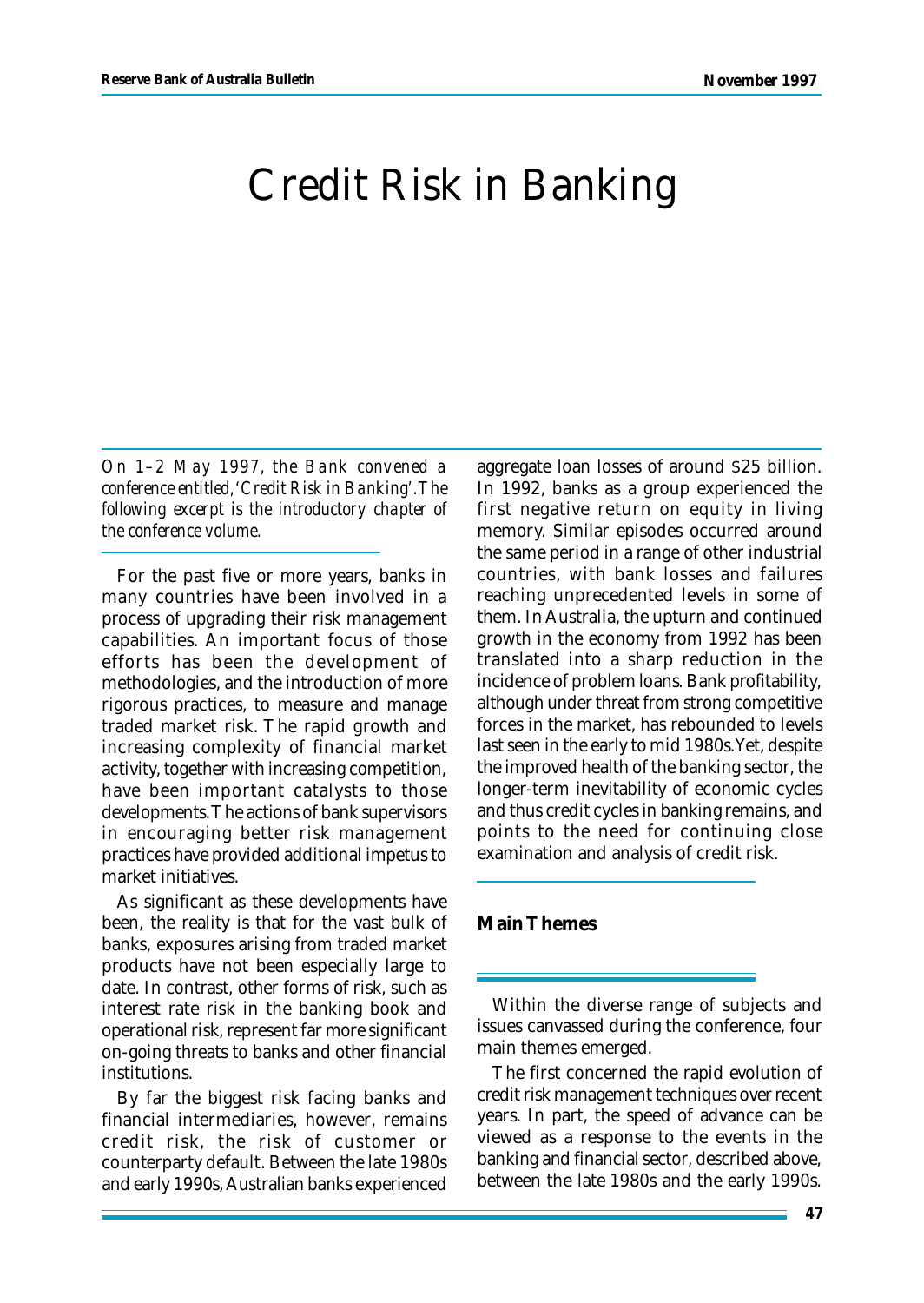In part, the pace of evolution can also be linked to the realisation that theories and techniques developed mainly for the measurement of traded market risk could, in principle, also be applied to the measurement of credit risk. Technological developments, particularly the increasing availability of low cost computing power and communications, have played an important supporting role in facilitating the adoption of more rigorous credit risk management techniques. Despite advances in thinking and analysis in relation to credit risk, implementation of some of these new approaches still has a long way to go for the bulk of banks. However, there is a strong sense from the papers, and from the subsequent discussion amongst conference participants, that the pace of change in credit risk management in banks is likely to accelerate. This is viewed as an inevitable response to an environment where competition in the provision of financial services is increasing and, thus, the need for banks and financial institutions to identify new and profitable business opportunities, and properly measure the associated risks, is growing.

The second and related theme to emerge was that the ability to better measure and manage risk in financial institutions is likely to carry implications for the way financial institutions develop in the future. For example, widespread cross-subsidisation has long been a feature within banks and other financial institutions, with profitable businesses supporting otherwise unprofitable activities. To some extent, the presence of cross-subsidisation has been a conscious business decision on the part of institutions. However, it has also reflected an inability on their part to disentangle the cash flows, and accurately measure the risk and return, associated with different banking activities and functions. Inevitably, as banks improve their ability to assess risk and return associated with their various activities, the nature and relative sizes of the implicit internal subsidies will become more transparent. The potential benefits of altering the mix of financial activities carried out by an institution, or restructuring or disassembling the institution to better reflect comparative advantages, will become more obvious. One outcome is likely to be an improvement in shareholder value through gains in efficiency. Another is that the face of banking is likely to change significantly over time.

A third theme related to the interaction between improved risk measurement and management systems in banks and the possible use of alternative risk measurement techniques in the regulatory sphere. The issues which emerged under this broad heading included: the role of bank supervision in a more competitive and sophisticated financial environment; the extent to which existing supervisory practices and policies are keeping pace with market initiatives and developments; and the scope and urgency for supervisory methodologies to be aligned more closely with newly emerging risk measurement practices. On the last of these issues, there was a sense of optimism that alignment between the approaches being used within the regulatory community and within the financial sector could occur over time. However, there remain some important obstacles to be overcome before that objective is likely to be achieved in relation to credit risk. At the simplest level, banks would need to demonstrate convincingly that they have rigorous and well-tested models in place to generate plausible risk estimates and that these models are integrated fully into their organisational frameworks.

The fourth and final theme was the need for a firm commitment, at the highest levels within banks, to the effective management of risk in all its forms and the development of strong risk-oriented cultures within institutions. Without that commitment, better approaches to risk measurement can be of only limited value. Where that commitment exists, however, an improved risk measurement capability becomes critical in achieving broader bank objectives (including improved shareholder returns) within a lower overall risk environment. Very importantly, the presence of accurate measures of risk (and associated return) has the potential to alter